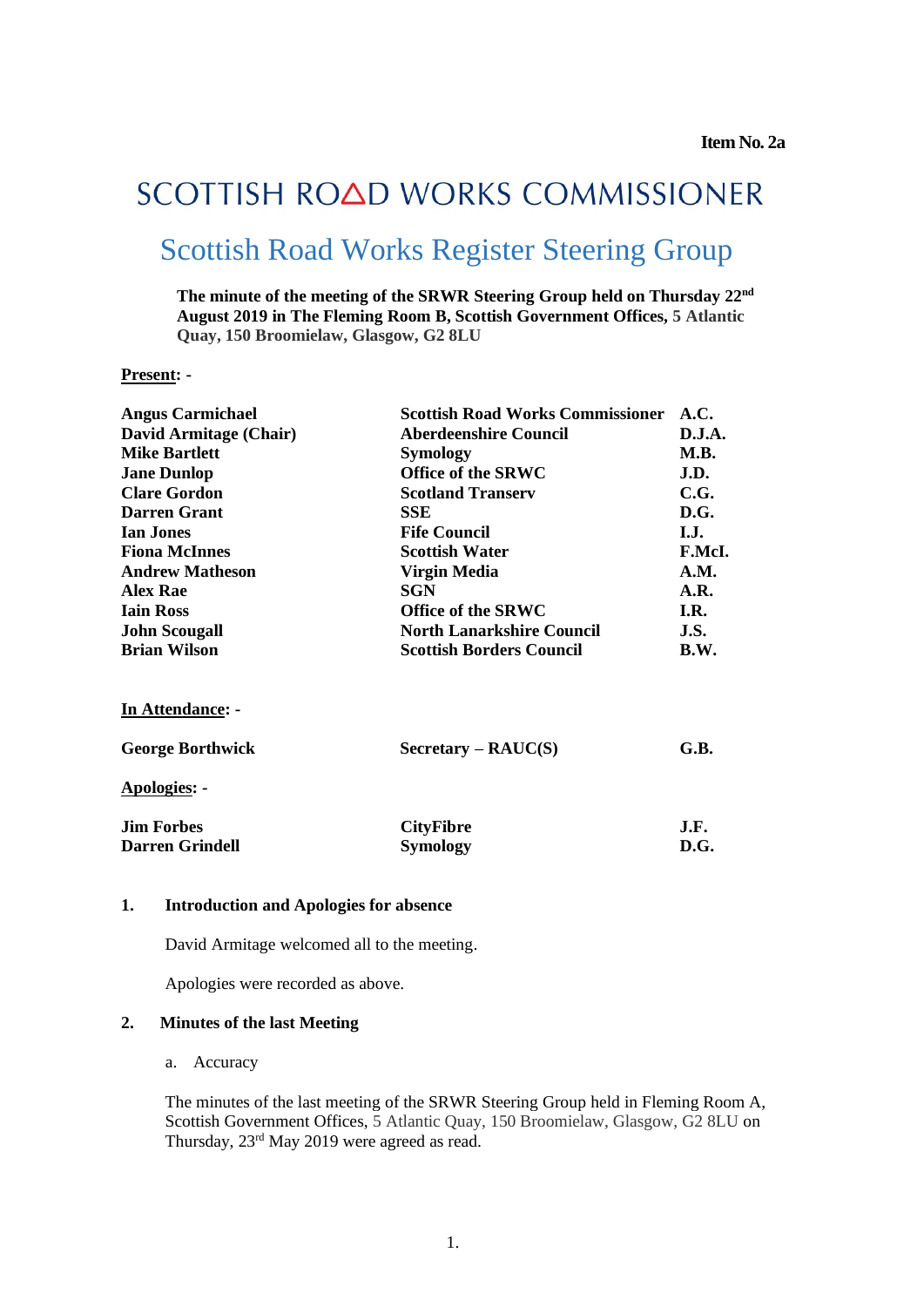## b. Matters Arising

The comments on Matters Arising from the previous meeting are recorded on the Action Tracking Summary.

bi. App Questionnaire Results

I.R. reported on the App Questionnaire as follows: -

- Those using the App and who responded to the Questionnaire were generally pleased with what it provided. Comments were in the main constructive and provided useful information.
- 1 R.A. indicated dissatisfaction across the board. They will be contacted to get a fuller picture of their return.
- I.R. was asked to consider reopening the survey to pick up on those who had not responded. To see if it is worth reopening the survey I.R. will check who did not respond and compare it with the list of users which Symology had provided. **Action – I.R.**
- I.R. will raise Change Requests where required to deal with problems. **Action – I.R.**
- F.McI. indicated concern that the source of the Inspection Report was not provided and it required the record to be investigated to get this information. F.McI was asked to provide a Change Request to have this matter investigated. **Action – F.McI.**
- bii. Notes from Permissions & Consents Working Group

The previously circulated Notes were taken as read with the following comments: -

- The Group are meeting in a week and will review the standard versions of the Permissions which have been created. If the Group agree with the Permissions I.R. will take them forward with Symology.
- Information on the charges for the permissions will be added in a free text field by the R.A. issuing the Permission. This allows for a calculation of the cost to be made and recorded on the Permission. An automatic data provision would be difficult to provide.
- The system will provide what was available in the Module and will be able to be modified if required once in use.
- The Secretary was asked to retain this Item on the Agenda. **Action - Secretary**

## **3. Management and Operation of the SRWR**

a. Quarterly Management Report

The previously circulated Bulletin was taken as read with the following comments: -

- The Fees and Amounts invoices had all been paid. One of the S.Us had only recently paid following the threat of a penalty being levied on them.
- SAT had agreed 2 Aurora Testing days per month in September and December. This may need to be supplemented by testing in February.
- Training for Operator transition to Aurora was programmed for February, March and April 2020. This will be 11 free online modules which must be completed and passed before access will be granted to the system.
- The proposal is to provide the ongoing training modules using eLearning Modules available to all Operators free. The cost of the modules would be met from the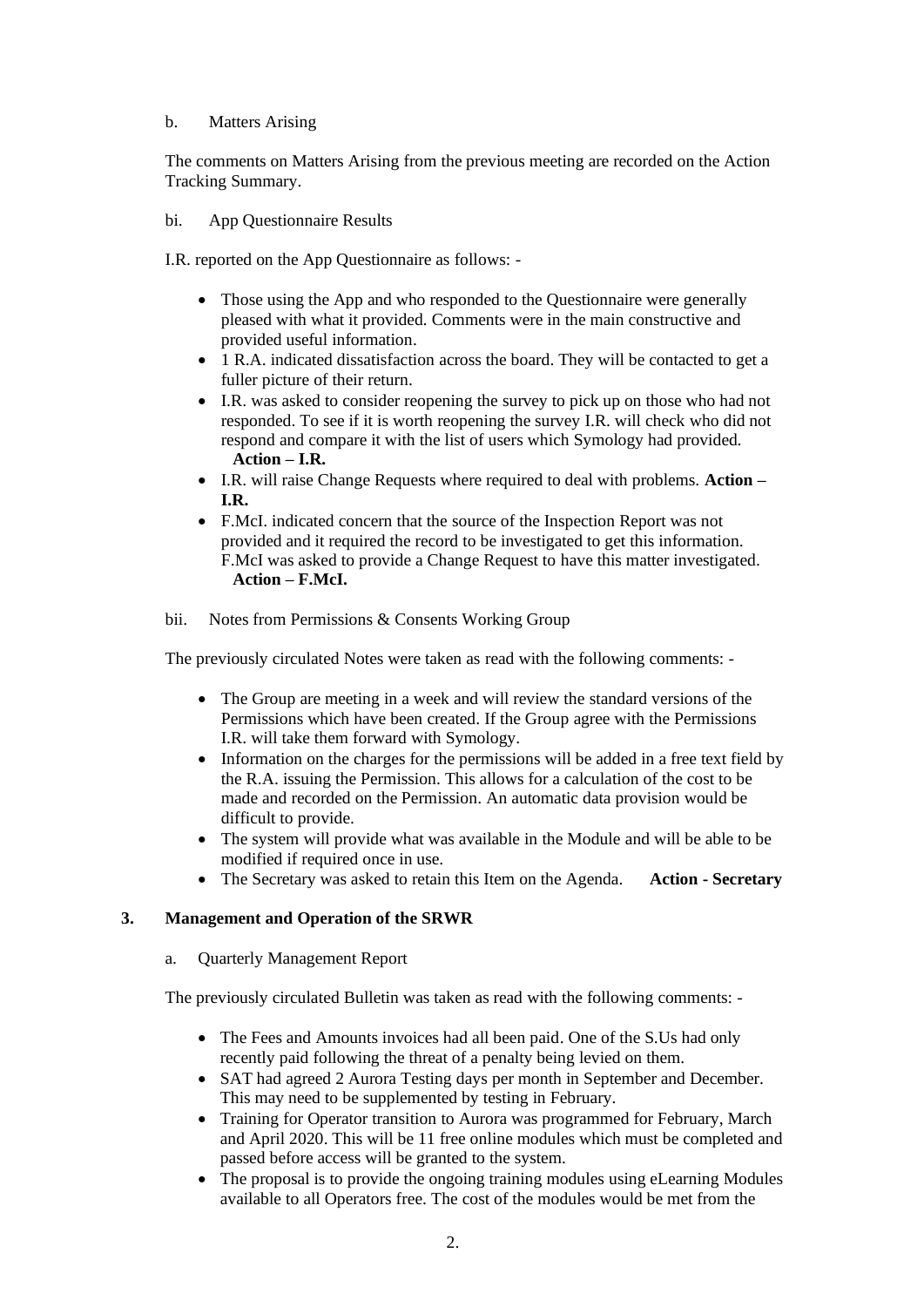Fees and Amounts and spread across the Community. The Users would be able to go online at any time and study one of the Modules.

- The share of the costs over the Matrix has still to be agreed. There is some concern that the Organisations with a high use of the Register will meet the greatest share of the cost. Some of these Users have a stable staff and are therefore not requiring the Modules as much as an Organisation which has a regular turnover of staff.
- Ignoring the training costs, the Fees will have to rise next year. Draft estimates of the fees should be made available as soon as possible to accommodate budget preparation.
- All Operators who successfully complete a Module will be awarded an eCertificate.
- All new users will require to successfully complete the first three Modules before they are given access to the system.
- The Training costs have still to be agreed but they will cover the initial development and the ongoing maintenance to accommodate course improvement and changes to codes, legislation etc.
- The use of the Modules will reduce in time, but they will always be available.
- Three new S.Us have been added to the Matrix. They are: Solway Communications – Working in the SW of Scotland. Lothian Broadband – Working in the Lothians. Premier Transmission – Working in Dumfries and Galloway.
- The Transfer of the Gazetteer to Improvement Services has commenced but due to a problem the Symology Validation is being used on the current upload. This should not be required on the next upload. The migration costs etc is being met by Improvement Services.
- The Service Reports were taken as read.
- There was an I.T. problem on the last course which was run. It affected 12 attendees and they had to share workstations one between two. This is being dealt with and as it was the last scheduled session it should not be an ongoing issue.
- The Concurrent Usage remained at a satisfactory level.
- b. Quarterly Operational Report

The previously circulated Report was taken as read with the following discussion: -

- Version No. 3.7.3 was successfully rolled out on  $3<sup>rd</sup>$  June. This was a maintenance release to primarily keep the Register on the latest software. Version No. 3.7.4 will be released on 18<sup>th</sup> August with the same purpose. The SRWR is due to have its mapping upgraded to ESRI ArcGIS 10.5 on w/e 20<sup>th</sup> September. This is to ensure third-party product compatibility and security.
- The SRWR Mobile Apps are due to be upgraded sometime during September to provide the following
	- features:
	- 64-bit versions of all Apps.
	- UD2 and UD3 Inspection Types.
	- Updated Defect Message wording as agreed with SRWC.
	- Facility to broadcast messages to Mobile App users (in preparation for Aurora rollout)

There will be new versions of the Apps for Aurora and Mobile App Users will need to have sent all transactions BEFORE Insight is switched off. Messages will be sent to App users in advance to warn them that they need to upgrade their App before they can connect to Aurora.

Primarily the Aurora App update is to enable compatibility with Aurora instead of Insight.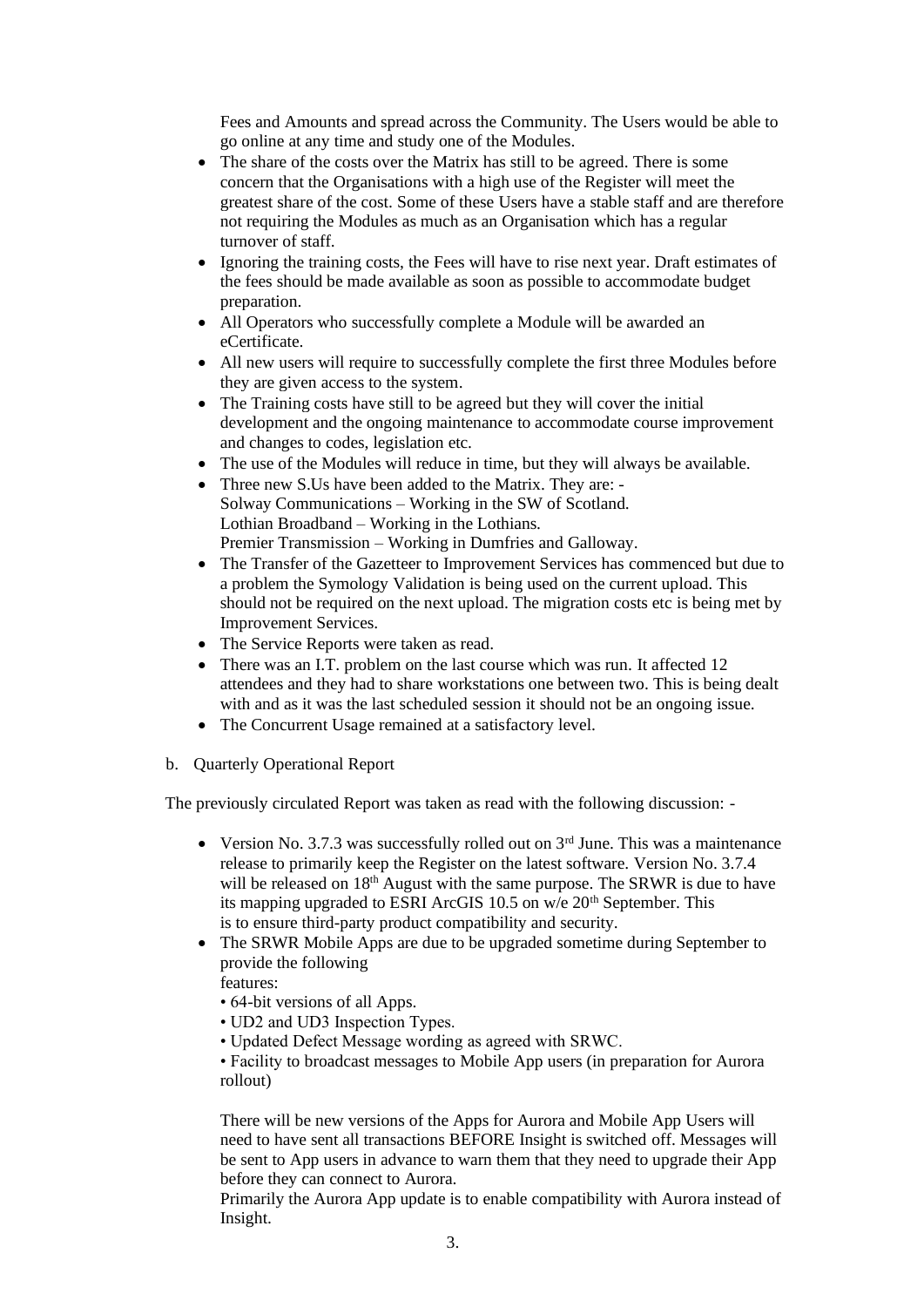There are, however, two additional features being provided:

• Downloading of data (works/inspections) will be limited to the User's OD Group.

• Permissions / Consents inspections will be available to be recorded via the App.

Windows 10 versions of the Mobile Apps have been removed on the basis that there is currently no user demand for the Apps on the platform.

F.McI indicated that there was no accept / decline button and the Inspection remains on the Task List. This matter is being dealt with in Aurora.

Prospectively Maintainable Roads needs to be accommodated by the App by dealing with 998 records.

Private Roads need to be taken back and dealt with out with the App process. Symology will deal with the wording for this classification. **Action – M.B.**

D.J.A. is developing clauses to be used in the Construction Consent process to ensure that all S.Us have the opportunity to install their plant in the road prior to the final wearing course being laid to avoid reinstatement to the new road immediately after adoption.

- The previously circulated sample programmes for the training courses were taken as read with the following comments:
	- o The transition courses will not have references to codes, legislation etc.
	- o The online courses allowed for breaks / pauses to deal with issues which may arise.
- Prior to the Aurora migration there will be a rationalisation of the Task list with Items over 3 months old which do not have a follow up action being removed i.e. if you can tag clear. If it is a reminder of an action it will migrate e.g. FPNs awaiting assessment. SAT will be asked to review this process in their audit of Aurora. **Action – SAT**

This process will be added to the Reports given at the Area Meetings. **Action – I.R.**

A note will be added to the Register front page to warn Users that the rationalisation is to take place.

• The User Log Ins need to accommodate Contractors who have access to the Register and work for more than one S.U. When working in the Register they must not be able to submit actions for the wrong S.U.

There were various options and M.B. will produce a paper which will be circulated indicating these and the preferred solution. All should check the recommendations and make comment. **Action – M.B. / All**

#### • **Areas of Interest**

The Committee noted that the Operational Areas e.g. Areas of Interest would change in Aurora and required action by all Organisations.

All should review their Areas of interest and submit the required data to Symology. There would be a view area available as a last resort, but it would be the Organisation's Area with a small buffer zone to accommodate boundary accuracy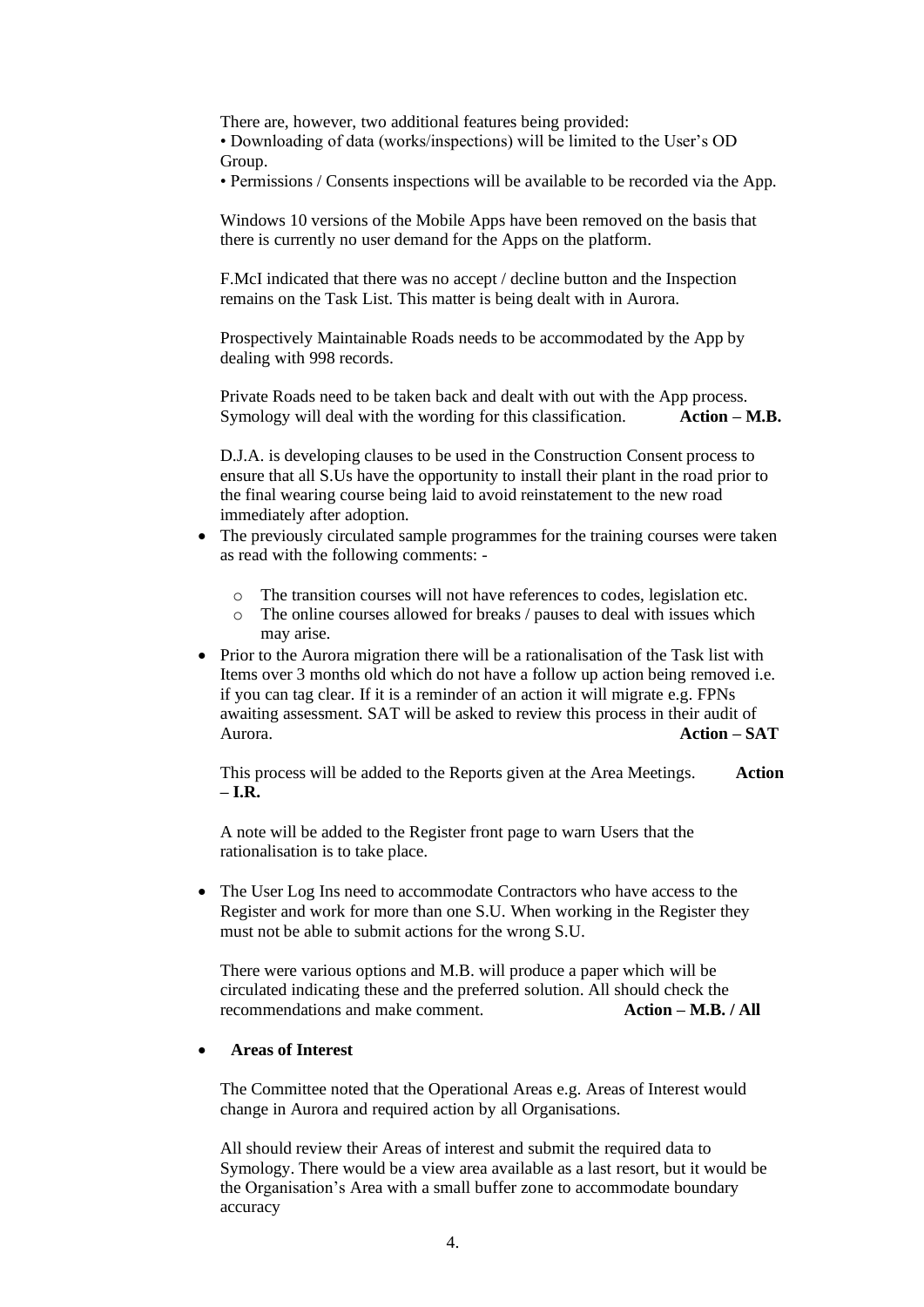The new facility will allow for the recording of the Area affected by an Organisation or Sub Organisation there off. Routes of roads or plant can be recorded.

The change will affect the S.Us, R.As and Transport Scotland and all will be asked for their submission. Symology / I.R. will provide assistance where requested.

A set of instructions / guidance is being drafted and will need to be checked by SAT members and I.R. before it is issued via the Commissioner's Office. D.J.A. offered to do a check on the instructions before they are issued. **Action - M.B. / D.J.A.**

Responses and instructions from the Organisations is needed as soon as possible.

- The Inspections App is being used by about 25% of the Community so there is a need to promote it with those who are not yet using it.
- c. Training Updates

Covered in previous discussion.

ci. Aurora – Training Proposal

Covered in previous discussion.

## **4. VAULT**

a. Future Development

Except for Aurora, there were no future developments currently under consideration.

ai Meeting Note - Vault Symbology

The previously circulated paper was taken as read and agreed.

I.R. and M.B. will discuss the proposal and agree the way forward to introduce the concepts. **Action – I.R. / M.B.**

Where a duct has plant inserted belonging to another S.U. both i.e. duct owner / asset owner should be recorded in VAULT in order that any damage can be reported to all affected parties.

I R. will update the VAULT FAQ schedules to cover the revised procedures with future consideration being given to the provision of an Advice Note. **Action -I.R.**

aii. Recording Abandoned Plant

The Committee agreed that abandoned plant must be recorded on the date this happens or when it is discovered. This is required by Legislation. In England and Wales a field is available for recording Assess Use Status.

There was some concern about locating more that one item of plant in the location of the site. Which is the abandoned item? On all sites, Safe Digging including the use of a CAT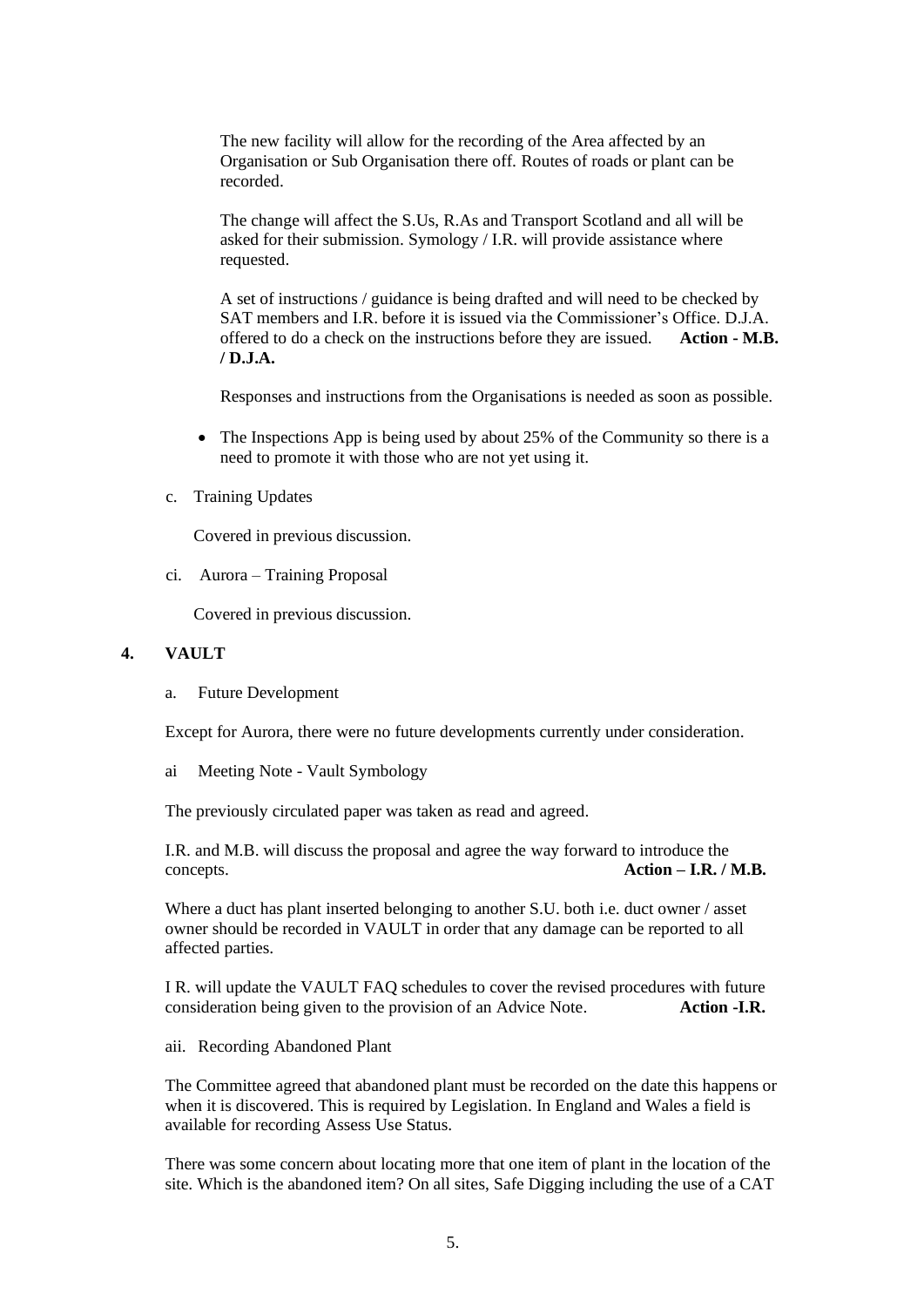should be used and if in doubt potential owners should be contacted to assist in coming to a safe decision.

Symology were asked to provide an additional status for submissions. **Action – M.B.** This matter should also be covered in the FAQ Schedule. **Action – I.R.** 

b. Vault Scorecard

All Organisations should keep their data up to date and while the first submission can have problems, subsequent uploads should be straight forward. This message should be spread via the Area Meetings, Performance Reviews and other meetings where relevant. M.B. indicated that Symology send out a reminder ahead of each upload date. The provision of plant data to VAULT may become mandatory as part of the Transport Act.

B.P., Shell and Ineos FPS all have plant which should be recorded. Efforts to ensure this happens will continue.

SGN and Scottish Water to date have never recorded service connections. The Commissioner suggested that should be considered for the future as the length of some connections were quite long.

### **5. Gazetteer Group**

- a. Gazetteer Update Submission Report
	- A revised Report will be circulated. **Action – I.R.**
- b. Gazetteer Group Highlight Report
	- The previously circulated draft minutes of the last meeting held on  $9<sup>th</sup>$  May were taken as read.

#### **6. SRWR System Assurance Team**

a. SAT Report

The previously circulated Minutes of the SAT Meeting held on  $2<sup>nd</sup>$  April taken as read.

The Team continued working with Symology on the Aurora development and two days were agreed in both September and November. The team is at full complement with a high standard of representation.

Traffic Management Recording

Notice types and responses created are not always correct. This is an offence and needs to be reviewed. The Commissioner indicated that he may review this matter.

Standard works should be set up in line with Minor Works although this is not required by the code.

The Commissioner reviews issued Notices and raises issues with Organisations which are not up to standard. I.R. and C.G. will discuss this matter. **Action – I.R. / C.G.**

b. Change Requests

There was no discussion on the C.Rs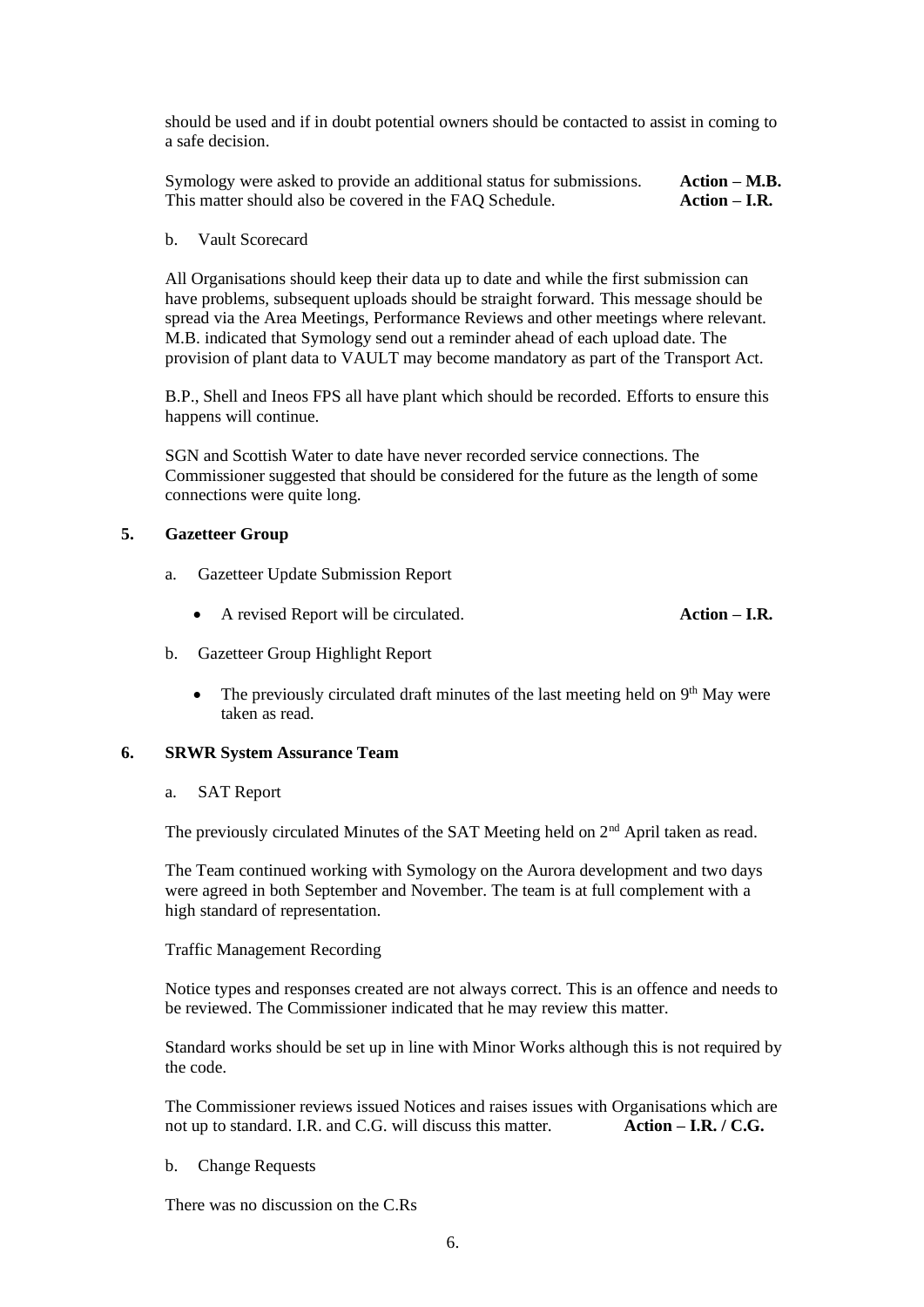## **7. Scottish Road Works Commissioners Report**

a. Changes in Legislation

The Commissioner indicated that the draft Bill was now in Stage 3 which was likely to be completed by Christmas. If the programme continues as is the Act should be laid in June

K.Q. has been appointed to a post in the Scottish Government to work on the Bill.

## **8. RAUC(s) Remits**

There were no remits submitted by RAUC(S).

# **9. SRWR System**

ai. Inspection Prompts and Follow Up

I.R. met with Jim Watson (P&K Council) to discuss the items which he had raised about the performance of the App.

Comment was made that not all Operatives have access to Register. Once Aurora is available this situation is likely to change.

The other issues required development of the App to provide the facilities which J.W. considered it should provide. These items are expanded on in the next Item.

aii Inspector App Change Requests

The previously circulated paper containing the prioritised proposals was taken as read with the following discussion.: -

Priority High

The Inspectors App Recording results does not clear prompts or prompt for new inspections correctly. The prompts should be as described in the document 2019.06.03 Inspection Prompts and Follow Up.docx (available from iain.ross@srwc.gov.scot)."

The C.R. has been created and Symology are reviewing the App and Aurora to set them up to complete the processes as required.

SAT will work through the changes with Symology.

Medium

The three items are summarised as follows: -

"Could we have the ability to clear inspection prompts while using the Inspectors App?"

"Could we have the ability to create inspection prompts while using the Inspectors App?"

"Would it be possible to include the history of the works, including all previous inspections, when viewing works in the Inspectors App?"